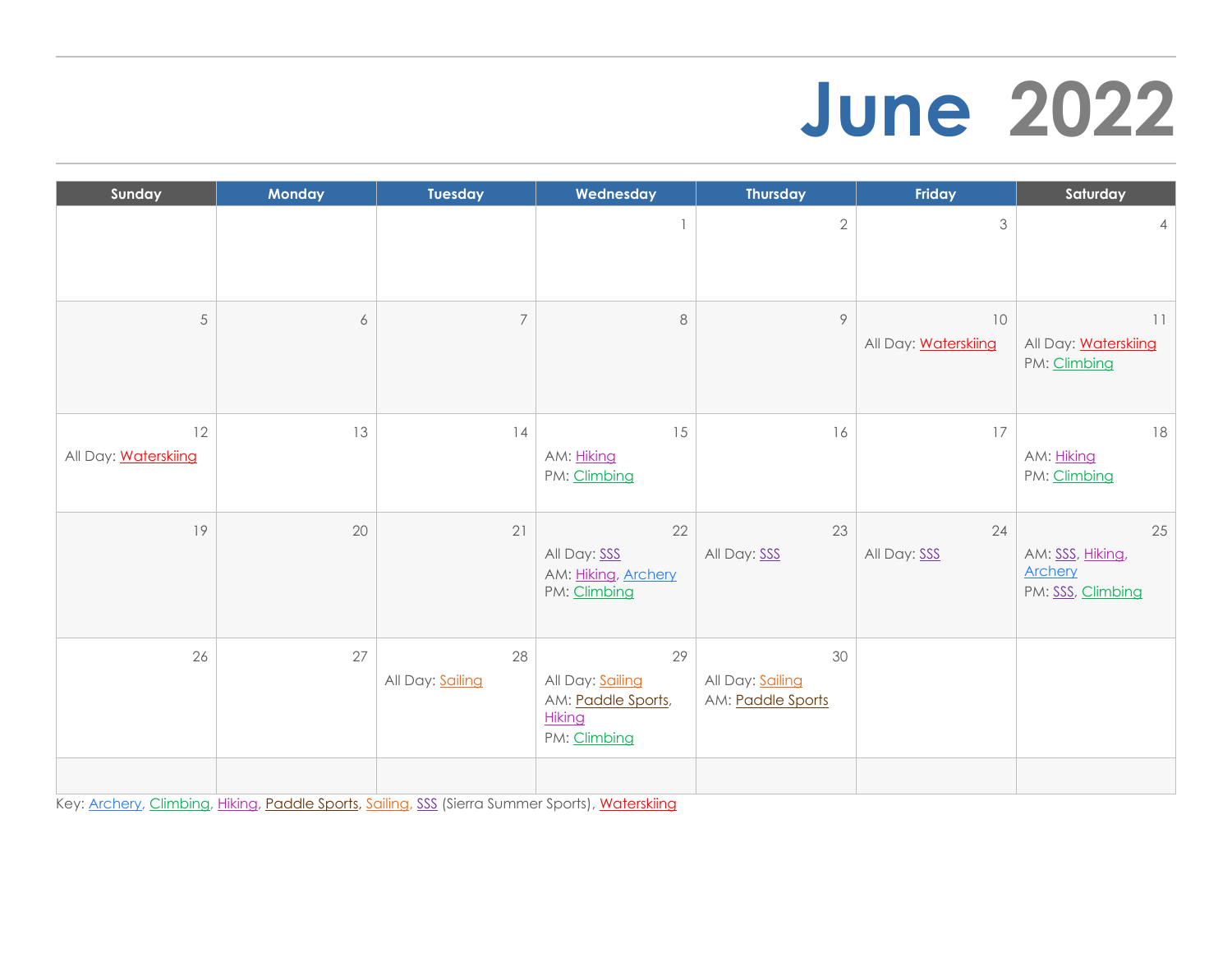# **July 2022**

| Sunday | <b>Monday</b>  | <b>Tuesday</b>         | Wednesday                                                                                   | <b>Thursday</b>                                  | <b>Friday</b>                                              | Saturday                                                          |
|--------|----------------|------------------------|---------------------------------------------------------------------------------------------|--------------------------------------------------|------------------------------------------------------------|-------------------------------------------------------------------|
|        |                |                        |                                                                                             |                                                  | All Day: Sailing<br>AM: Paddle Sports                      | $\overline{2}$                                                    |
| 3      | $\overline{4}$ | 5                      | 6<br>AM: Hiking, Archery,<br><b>Paddle Sports</b><br>PM: Climbing                           | 7<br>AM: Paddle Sports                           | 8<br>All Day: Waterskiing<br>AM: Paddle Sports             | 9<br>All Day: Waterskiing<br>AM: Hiking, Archery<br>PM: Climbing  |
| 10     | 11             | 12<br>All Day: Sailing | 13<br>All Day: Sailing, SSS<br>AM: Hiking, Paddle<br>Sports<br>PM: Climbing                 | 14<br>All Day: Sailing, SSS<br>AM: Paddle Sports | 15<br>All Day: Sailing, SSS<br>AM: Paddle Sports           | 16<br>AM: Hiking, SSS<br>PM: Climbing, SSS                        |
| 17     | 18             | 19<br>All Day: Sailing | 20<br>All Day: Sailing, SSS<br>AM: Hiking, Archery,<br><b>Paddle Sports</b><br>PM: Climbing | 21<br>All Day: Sailing, SSS<br>AM: Paddle Sports | 22<br>All Day: Sailing, SSS<br>AM: Paddle Sports           | 23<br>All Day: Waterskiing<br>AM: Hiking, Archery<br>PM: Climbing |
| 24     | 25             | 26<br>All Day: Sailing | 27<br>All Day: Sailing<br>AM: Paddle Sports,<br>Hiking<br>PM: Climbing                      | 28<br>All Day: Sailing<br>AM: Paddle Sports      | 29<br>All Day: Sailing<br>Waterskiing<br>AM: Paddle Sports | 30<br>All Day: Waterskiing<br>AM: Hiking<br>PM: Climbing          |
| 31     |                |                        |                                                                                             |                                                  |                                                            |                                                                   |

Key: [Archery,](https://www.achievetahoe.org/participate/activities/archery/) [Climbing,](https://www.achievetahoe.org/participate/activities/climbing/) [Hiking,](https://www.achievetahoe.org/participate/activities/hiking/) [Paddle Sports,](https://www.achievetahoe.org/participate/activities/tahoe-paddle-sports/) [Sailing,](https://www.achievetahoe.org/participate/activities/sailing/) [SSS](https://www.achievetahoe.org/participate/activities/sierra-summer-sports/) (Sierra Summer Sports), [Waterskiing](https://www.achievetahoe.org/participate/activities/water-ski/)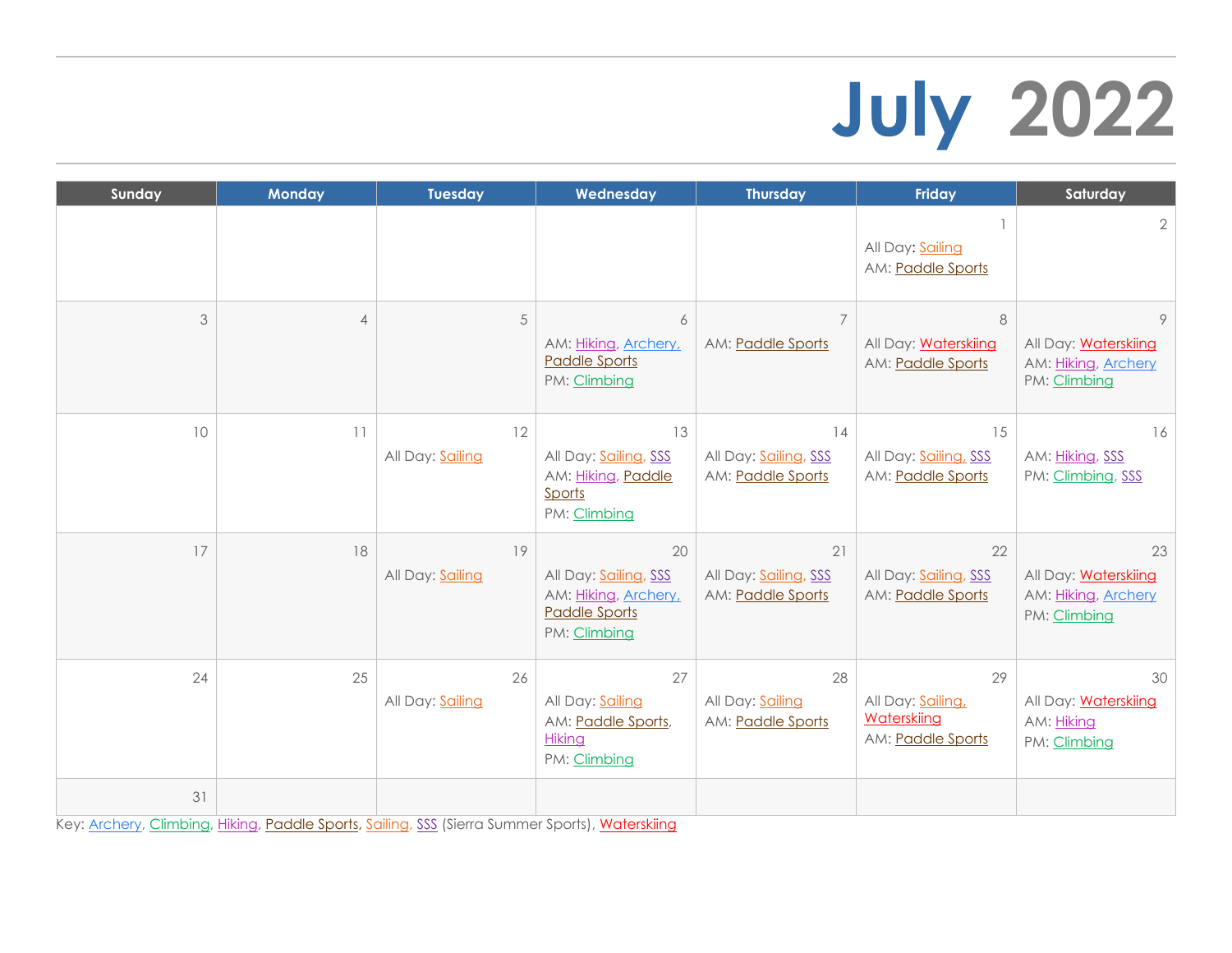# **August 2022**

| Sunday         | <b>Monday</b>            | <b>Tuesday</b>                     | Wednesday                                                                                                         | <b>Thursday</b>                                                | Friday                                                                     | Saturday                                                                 |
|----------------|--------------------------|------------------------------------|-------------------------------------------------------------------------------------------------------------------|----------------------------------------------------------------|----------------------------------------------------------------------------|--------------------------------------------------------------------------|
|                | $\overline{\phantom{a}}$ | $\overline{2}$<br>All Day: Sailing | 3<br>All Day: Sailing<br>AM: Hiking, Paddle<br>Sports<br>PM: Climbing                                             | $\overline{4}$<br>All Day: Sailing<br>AM: Paddle Sports        | 5<br>All Day: Sailing,<br>Waterskiing<br>AM: Paddle Sports                 | 6<br>All Day: Waterskiing<br>AM: Hiking<br>PM: Climbing                  |
| $\overline{7}$ | $\,8\,$                  | 9<br>All Day: Sailing              | 10<br>All Day: Sailing<br>AM: Hiking, Archery,<br><b>Paddle Sports</b><br>PM: Climbing                            | 11<br>All Day: Sailing<br>AM: Paddle Sports                    | 12<br>All Day: Sailing<br>All Day: <b>Waterskiing</b><br>AM: Paddle Sports | 13<br>All Day: <b>Waterskiing</b><br>AM: Hiking, Archery<br>PM: Climbing |
| 14             | 15                       | 16<br>All Day: Sailing             | 17<br>All Day: Sailing, SSS<br>AM: Hiking, Paddle<br>Sports<br>PM: Climbing                                       | 18<br>All Day: Sailing, SSS<br>AM: Paddle Sports               | 19<br>All Day: Sailing, SSS<br>AM: Paddle Sports                           | 20<br>AM: Hiking, SSS<br>PM: Climbing, SSS                               |
| 21             | 22                       | 23<br>AM: Equestrian<br>Camp       | 24<br>All Day: SSS<br>AM: Equestrian<br>Camp, Hiking,<br><b>Archery</b> , <b>Paddle</b><br>Sports<br>PM: Climbing | 25<br>All Day: SSS<br>AM: Equestrian<br>Camp, Paddle<br>Sports | 26<br>All Day: SSS<br>AM: Equestrian<br>Camp, Paddle<br>Sports             | 27<br>AM: Equestrian<br>Hiking, Archery, SSS<br>PM: Climbing, SSS        |
| 28             | 29                       | 30                                 | 31                                                                                                                |                                                                |                                                                            |                                                                          |
|                |                          |                                    |                                                                                                                   |                                                                |                                                                            |                                                                          |

Key: [Archery,](https://www.achievetahoe.org/participate/activities/archery/) [Equestrian,](https://www.achievetahoe.org/participate/activities/equestrian/) [Climbing,](https://www.achievetahoe.org/participate/activities/climbing/) [Hiking,](https://www.achievetahoe.org/participate/activities/hiking/) [Paddle Sports,](https://www.achievetahoe.org/participate/activities/tahoe-paddle-sports/) [Sailing,](https://www.achievetahoe.org/participate/activities/sailing/) [SSS](https://www.achievetahoe.org/participate/activities/sierra-summer-sports/) (Sierra Summer Sports), [Waterskiing,](https://www.achievetahoe.org/participate/activities/water-ski/)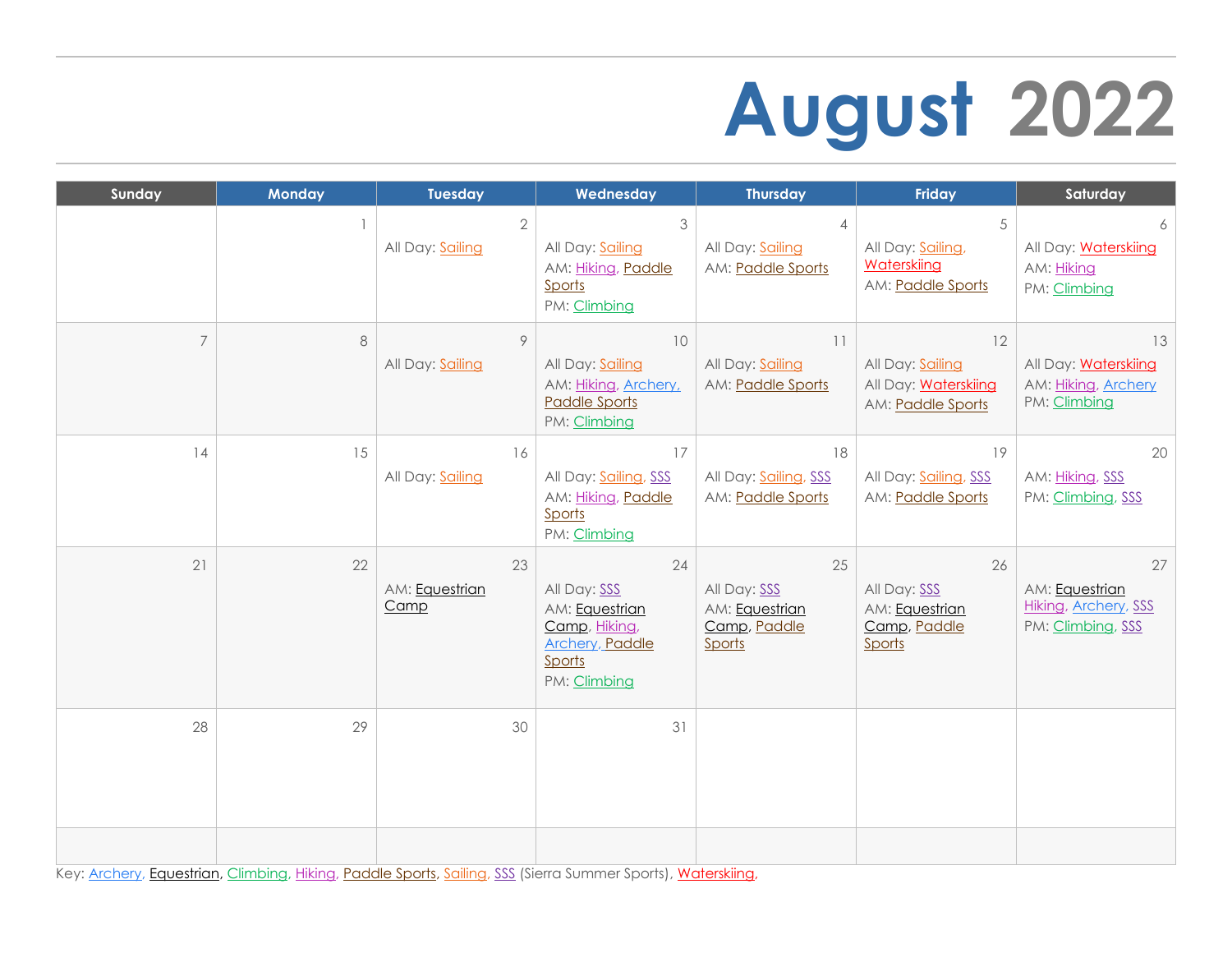### **September 2022**

| Sunday         | Monday     | Tuesday          | Wednesday      | <b>Thursday</b>                                                      | Friday     | Saturday                                                                         |
|----------------|------------|------------------|----------------|----------------------------------------------------------------------|------------|----------------------------------------------------------------------------------|
|                |            |                  |                | AM: Equestrian,<br><b>Hiking</b><br>PM: Climbing                     | $\sqrt{2}$ | $\mathfrak{Z}$                                                                   |
| $\overline{4}$ | $\sqrt{5}$ | $\acute{\rm{o}}$ | $\overline{7}$ | $\,8\,$<br>AM: Equestrian,<br><b>Hiking, Archery</b><br>PM: Climbing | 9          | $10$<br>AM: Equestrian,<br><b>Hiking, Archery</b><br>PM: Equestrian,<br>Climbing |
| 11             | 12         | 13               | 4              | 15                                                                   | 16         | 17<br>AM: Hiking<br>PM: Climbing                                                 |
| 18             | 19         | 20               | 21             | 22<br>AM: Equestrian,<br><b>Hiking, Archery</b><br>PM: Climbing      | 23         | 24<br>AM: Equestrian,<br><b>Hiking, Archery</b><br>PM: Equestrian,<br>Climbing   |
| 25             | 26         | 27               | 28             | 29<br>AM: Equestrian,<br>Hiking<br>PM: Climbing                      | 30         |                                                                                  |
|                |            |                  |                |                                                                      |            |                                                                                  |

Key: [Archery,](https://www.achievetahoe.org/participate/activities/archery/) [Equestrian,](https://www.achievetahoe.org/participate/activities/equestrian/) [Climbing,](https://www.achievetahoe.org/participate/activities/climbing/) [Hiking](https://www.achievetahoe.org/participate/activities/hiking/)